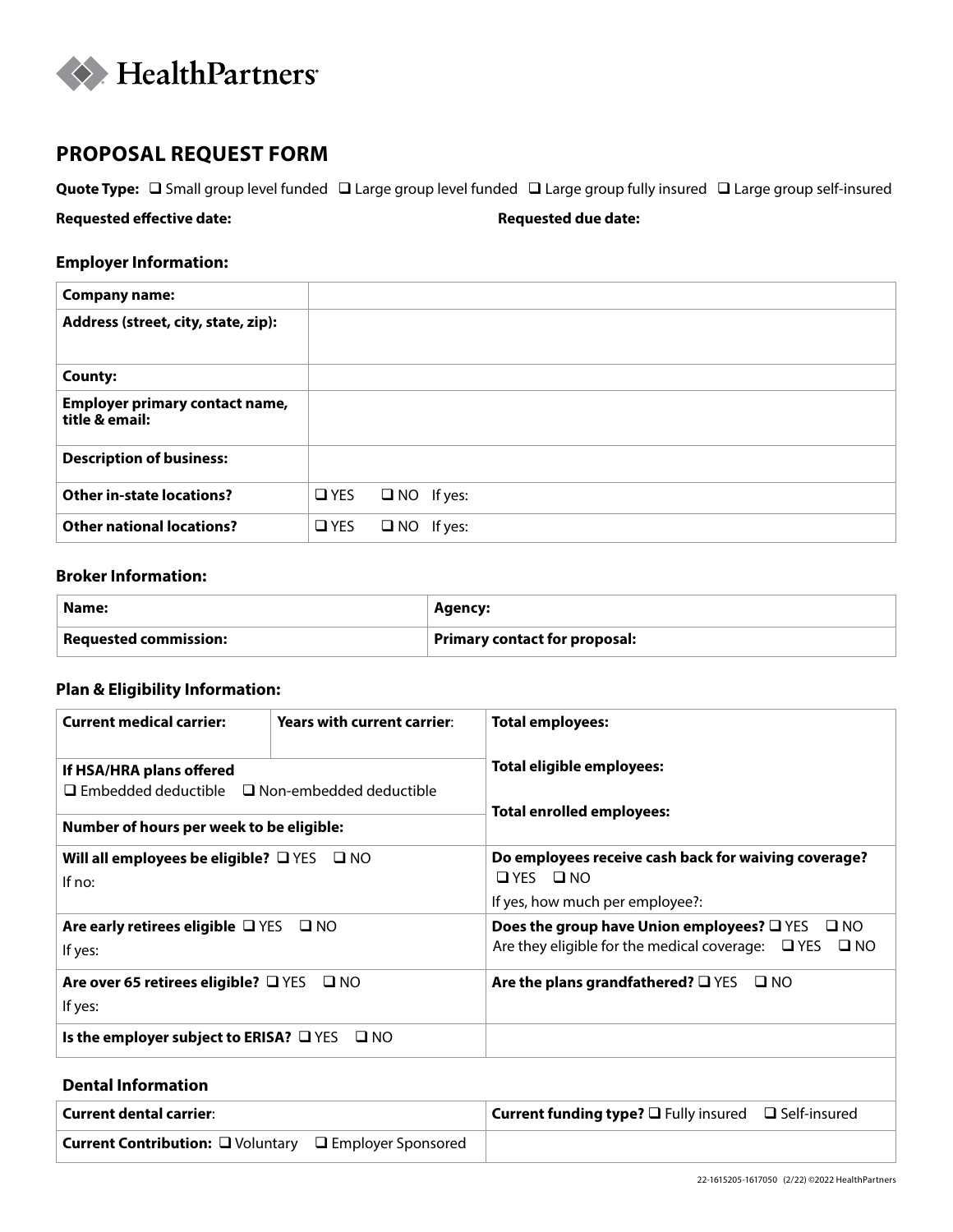

## **Employee and employer contribution**

Please complete with monthly contributions for each plan (\$ or %). OR attach a contribution page with the proposal request.

|                       | <b>EMPLOYER</b><br>contribution | <b>EMPLOYEE</b><br>contribution | Annual<br><b>EMPLOYER</b>  | Annual<br><b>EMPLOYER</b>  | <b>EMPLOYEE</b><br>contribution | <b>EMPLOYEE</b><br>contribution | Annual<br><b>EMPLOYER</b>  | Annual<br><b>EMPLOYER</b>  |
|-----------------------|---------------------------------|---------------------------------|----------------------------|----------------------------|---------------------------------|---------------------------------|----------------------------|----------------------------|
|                       | $$$ or $%$                      | \$ or %                         | <b>HRA</b><br>Contribution | <b>HSA</b><br>Contribution | $$$ or $%$                      | $$$ or $%$                      | <b>HRA</b><br>Contribution | <b>HSA</b><br>Contribution |
|                       |                                 |                                 | Plan 1                     |                            |                                 |                                 | Plan <sub>2</sub>          |                            |
| Enter plan name:      |                                 |                                 |                            |                            |                                 |                                 |                            |                            |
| Employee (EE)         |                                 |                                 |                            |                            |                                 |                                 |                            |                            |
| $EE + Sp$ or $EE + 1$ |                                 |                                 |                            |                            |                                 |                                 |                            |                            |
| $EE + Child(ren)$     |                                 |                                 |                            |                            |                                 |                                 |                            |                            |
| $EE + Family$         |                                 |                                 |                            |                            |                                 |                                 |                            |                            |
|                       |                                 |                                 |                            |                            |                                 |                                 |                            |                            |
|                       |                                 |                                 | Plan <sub>3</sub>          |                            |                                 |                                 | Plan 4                     |                            |
| Enter plan name:      |                                 |                                 |                            |                            |                                 |                                 |                            |                            |
| Employee (EE)         |                                 |                                 |                            |                            |                                 |                                 |                            |                            |
| $EE + Sp$ or $EE + 1$ |                                 |                                 |                            |                            |                                 |                                 |                            |                            |
| $EE + Child(ren)$     |                                 |                                 |                            |                            |                                 |                                 |                            |                            |
| $EE + Family$         |                                 |                                 |                            |                            |                                 |                                 |                            |                            |

If contributions differ between employee classes or bargaining units, please explain or attach details:

## **Funding and rate tiers:**

| <b>Current funding type</b>                                                                                                   |  | $\Box$ Fully insured $\Box$ Self-funded $\Box$ Level Funded $\Box$ 105 fund/partial self-funding                               |
|-------------------------------------------------------------------------------------------------------------------------------|--|--------------------------------------------------------------------------------------------------------------------------------|
|                                                                                                                               |  | <b>Requested funding type</b> $\Box$ Fully insured $\Box$ Self-funded $\Box$ Level Funded $\Box$ 105 fund/partial self-funding |
| <b>Requested rate tiers:</b> $\square$ 2-tier $\square$ 3-tier $\square$ 4-tier (2-tier not available for Level Funded quote) |  |                                                                                                                                |

## **For self-funded quote:**

|                                         | Current                      | <b>Requested</b> |
|-----------------------------------------|------------------------------|------------------|
| <b>Specific deductible</b>              |                              |                  |
| Contract type (12/15, 15/12, paid)      |                              |                  |
| Aggregate coverage                      | $\Box$ YES $\Box$ NO         | OYES ONO         |
| <b>Aggregate corridor</b>               |                              |                  |
| <b>Aggregating specific deductible?</b> | $\Box$ YES $\Box$ NO If yes: |                  |
| <b>Any current lasers?</b>              | $\Box$ YES $\Box$ NO If yes: |                  |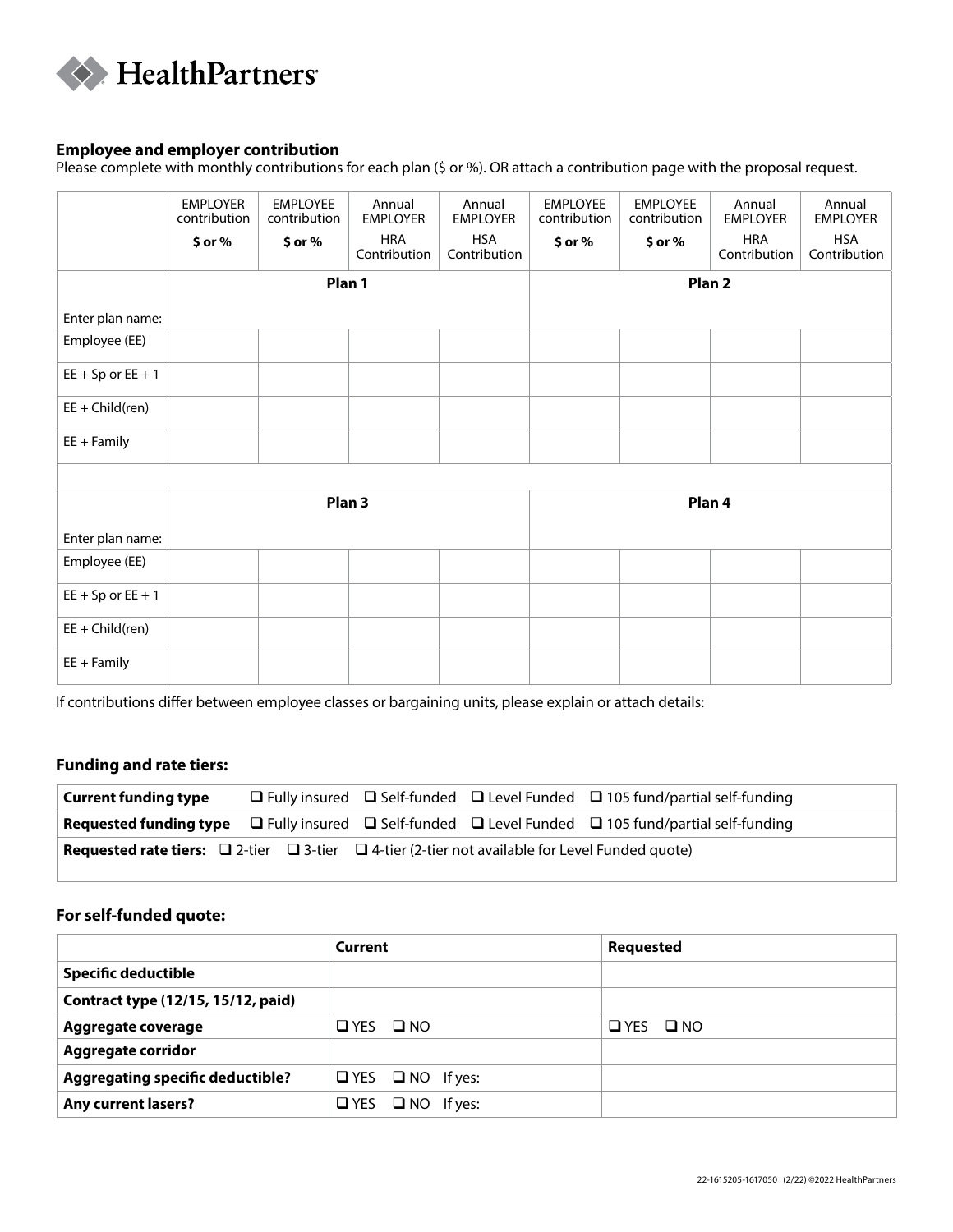

#### **For level funded quotes:**

|                                                                          | Current              | <b>Requested</b> |
|--------------------------------------------------------------------------|----------------------|------------------|
| <b>Specific deductible</b>                                               |                      | \$30,000         |
| Contract type (12/18, 15/12, paid)                                       |                      | 12/18            |
| Aggregate coverage                                                       | $\Box$ YES $\Box$ NO | 110% corridor    |
| Requested plan design and network:<br>(see SI EZ plan guide for details) |                      |                  |

### **Complete the wage and tax and COBRA sections below ONLY for small group level funded or health history groups**

#### **Employees and owners not accounted for on quarterly wage and detail report**

Please use this space to account for employees and owners **NOT** included on the State Employer's Quarterly Wage and Detail report. Additional documentation may be required regarding owners.

| Employee/owner name | Social security number* | Hire date | Termination date | # Of hours worked |
|---------------------|-------------------------|-----------|------------------|-------------------|
|                     |                         |           |                  |                   |
|                     |                         |           |                  |                   |
|                     |                         |           |                  |                   |
|                     |                         |           |                  |                   |
|                     |                         |           |                  |                   |

### **Former employees enrolled with COBRA coverage**

Please use this space to account for former employees covered by COBRA continuation. Indicate either the notification date if the individual is currently under COBRA or the cancellation date if an individual's COBRA coverage is terminating.

| Former employee name | Social security number * | Notification date | Cobra termination date |
|----------------------|--------------------------|-------------------|------------------------|
|                      |                          |                   |                        |
|                      |                          |                   |                        |
|                      |                          |                   |                        |
|                      |                          |                   |                        |

*\*Employee's social security number is used for IRS tax reporting regarding the health plan. It does not have any impact on the application or enrollment.*

### **Additional information:**